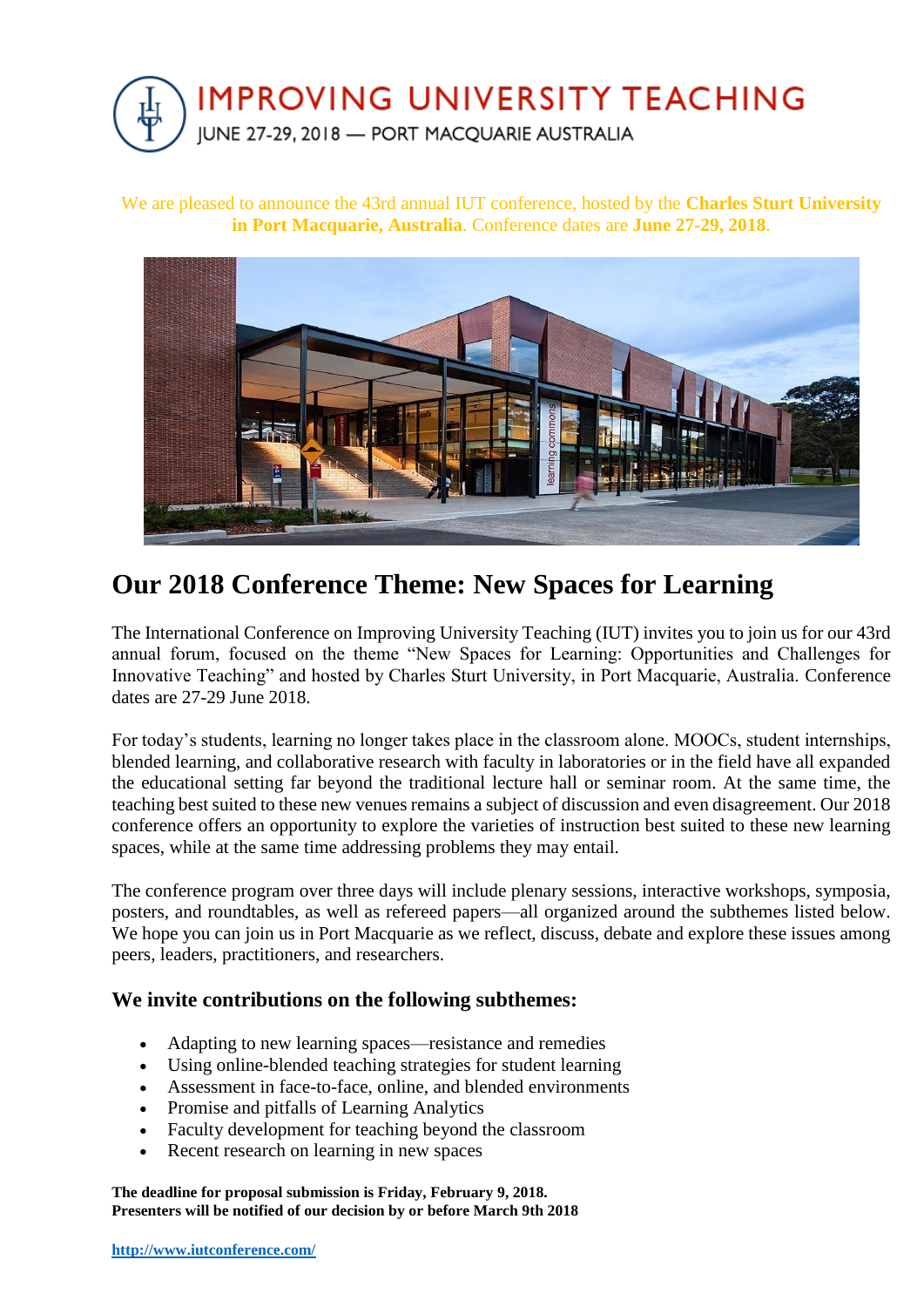

## **Information Required for 2018 IUT Conference Proposals**

When you submit a conference proposal on the IUT website, you will be asked to provide information about the following items, some of which may require preparation beforehand. Therefore we suggest that you read through this list prior to going online with your proposal. We also request that you adhere to the suggested length restrictions (e.g. "15 words," etc.). Excessive proposal length tends to make the reviewers grumpy.

## **The proposal submission deadline is Friday, 9 February 2017. Presenters will be notified of our decision by or before March 9th.**

- 1. Contact information for ALL presenters involved in the proposal
- 2. Preferred format and length of presentation, ranking choices as appropriate:
- Paper presentation
- 90-minute workshop
- 60-minute workshop
- Roundtable
- Digital showcase
- Poster presentation
- 3. Title (maximum length 15 words)
- 4. Proposal abstract (maximum 100 words)—to be printed in the conference program.
- 5. Session description (maximum 500 words)—an opportunity for you to expand on the abstract with additional information concerning your submission.
- 6. Choice of subtheme:
- Adapting to new learning spaces—resistance and remedies
- Using online-blended teaching strategies for student learning
- Assessment in face-to-face, online, and blended environments
- Promise and pitfalls of Learning Analytics
- Faculty development for teaching beyond the classroom
- Recent research on learning in new spaces
- 7. Describe your active learning exercises (intended for workshop presenters ONLY). What will you expect participants to do?
- 8. 3-5 learning objectives for Workshops and Breakfast Roundtables
- 9. What ONE reference from published literature do you consider to be the primary reference that supports the content you wish to present. (This does NOT need to be a work you yourself have published.)
- 10. Up to 4 additional citations or references upon which your session material is based.